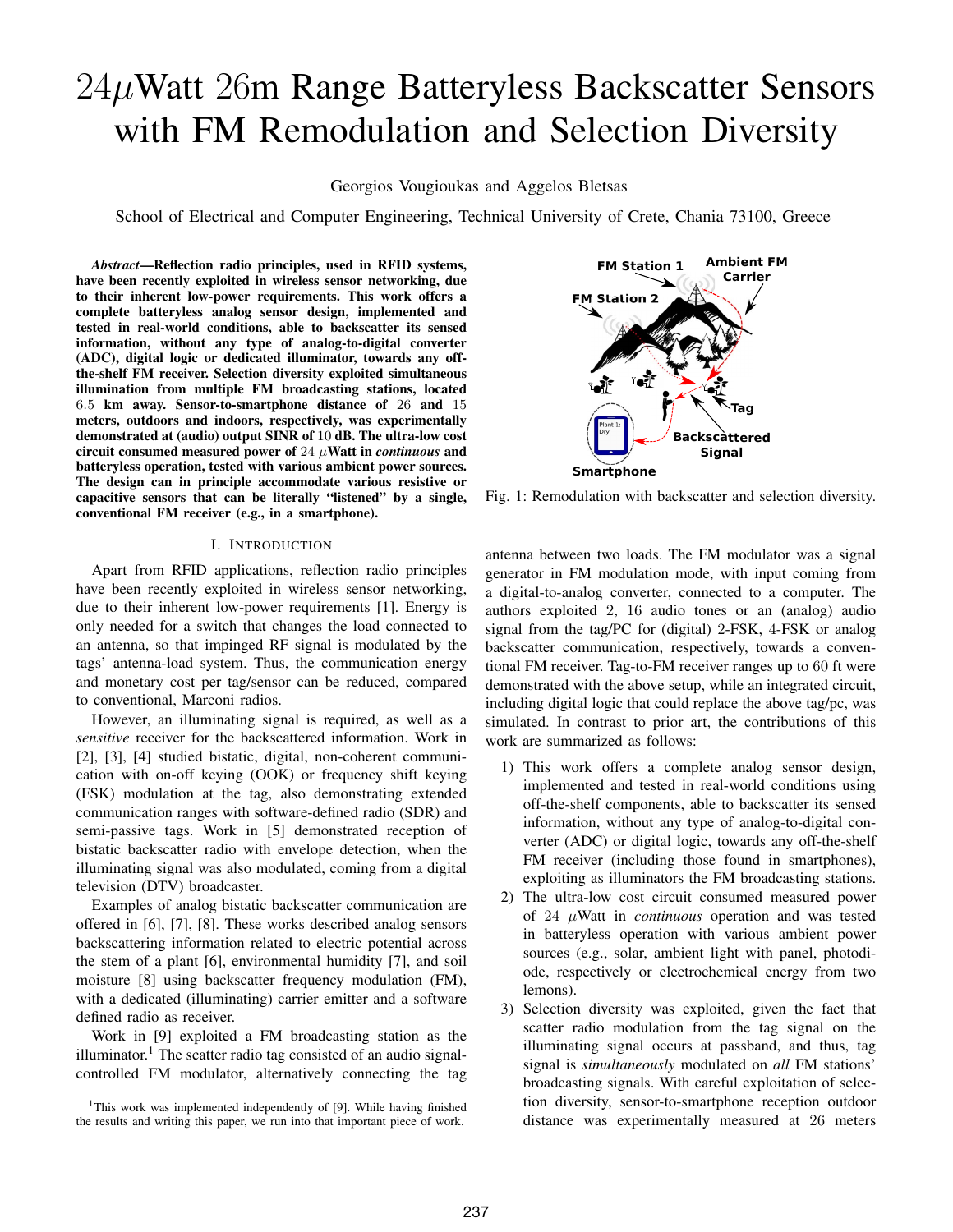with audio output signal to interference plus noise ratio (SINR) of 10 dB.

4) The design can accommodate various resistive or capacitive sensors that can be received by a single, conventional FM receiver. Moreover, simple frequency division multiple access techniques can allow for simultaneous operation of multiple such tags.

Section II offers the basic principles of scatter radio FM remodulation and selection diversity, Section III describes the implementation, including measured power consumption of the implemented circuit, Section IV offers the experimental range results with/without selection diversity using a smartphone, and finally work is concluded in Section V.

### II. THEORY OF OPERATION

## *A. Communication by means of reflection*

Consider the case of a RF wave produced by a source with impedance  $Z_{\text{source}}$ . The source is connected to a load,  $Z_{\text{load}}$ . If the load is not matched with the source, i.e  $Z_{\text{source}} \neq Z_{\text{load}}^*$ , a portion of the power destined for the load will be reflected back to the source. The amount of reflection depends on the *reflection coefficient*, defined as:

$$
\Gamma = \frac{Z_{\text{load}} - Z_{\text{source}}^*}{Z_{\text{load}} + Z_{\text{source}}}.\tag{1}
$$

The above fact can be exploited to achieve communication. If the RF source is an antenna and a load is chosen in order to end up with reflection of the incident wave, the antenna is forced to reflect. On the other hand, if the load is matched to the antenna, ideally, the load absorbs all the power and no reflection occurs. By carefully choosing the loads and the alternation between them, we can manipulate the reflected signal to attain certain characteristics.

A system/tag comprised of an antenna terminated, alternatively, at two different loads  $Z_0, Z_1$  (resulting to  $\Gamma_0, \Gamma_1$ , respectively), using a RF switch is considered. The switch is driven by a square wave,  $s(t)$ , with frequency  $F_{sw}$  and 50% duty cycle. By keeping only the fundamental frequency component of  $s(t)$  (which holds  $\approx 80\%$  of  $s(t)$ 's power),the signal driving the switch can be expressed as:

$$
x_{sw}(t) = A_{sw} \cos(2\pi F_{sw} t), \qquad (2)
$$

where in Eq. (2) a constant term related to the RF parameters of the system and the random phase in the cosine term have been ignored [4], for simplified explanation. It can be shown [4] that if the antenna of the aforementioned setup is illuminated by a high frequency signal  $c(t)$ , the signal backscattered from the antenna is given by:

$$
y(t) = \sqrt{\eta} c(t) x_{sw}(t) = \sqrt{\eta} c(t) A_{sw} \cos(2\pi F_{sw} t), \quad (3)
$$

where  $\eta$ , is the *scattering efficiency*, depending on the chosen loads and the antenna characteristics. It can be seen, from Eq. (3), that by alternating the termination of an antenna illuminated by  $c(t)$ , we get a modulation-like operation of the low frequency  $x_{sw}(t)$  signal, by the higher frequency  $c(t)$ signal.

## *B. FM remodulation*

The signal model of any  $\phi_s(t)$  that undergoes frequency modulation, is given by [10]:

$$
c_s(t) = A_s \cos\left(2\pi F_s t + 2\pi k_s \int_0^t \phi_s(\tau) d\tau\right), \quad (4)
$$

where  $A_s$ ,  $F_s$  is the carrier amplitude and center frequency, respectively and  $k<sub>s</sub>$  is the modulator's frequency sensitivity, measured in Hz/V. FM modulation index is given by  $\beta_s =$  $\Delta f_{\text{max}}/W = k_s \max |\phi_s(t)|/W$ , where W is the (baseband) bandwidth of  $\phi_s(t)$ . If max  $|\phi_s(t)| = 1$ , then  $\Delta f_{\text{max}} = k_s$ . Signal model in Eq. (4) applies to any FM radio station and thus,  $\phi_s(t)$  includes station's audio information (mono or stereo) plus any additional digital information about the station (RDS), when RDS is also transmitted.

If in Eq. (3),  $x_{sw}(t)$  admits the following form:

$$
x_{\text{sw,FM}}(t) = A_{\text{sw}} \cos \left( 2\pi F_{\text{sw}} t + 2\pi k_{\text{sw}} \int_0^t \mu(\tau) d\tau \right), \quad (5)
$$

which means that the RF switch is driven by a square wave with fundamental frequency modulated by  $\mu(t)$  and the illuminating carrier is a *modulated* signal from a FM radio station (Eq. (4)), then the backscattered signal from the tag is given by:

$$
y_{bs}(t) = \sqrt{\eta} c_s(t) x_{sw,FM}(t)
$$
\n
$$
= \frac{\gamma_s}{2} \cos(2\pi (F_s + F_{sw})t + \Phi_s(t) + \Phi_{tag}(t)) +
$$
\n
$$
+ \frac{\gamma_s}{2} \cos(2\pi (F_s - F_{sw})t + \Phi_s(t) - \Phi_{tag}(t)), \quad (7)
$$

where  $\gamma_s = \sqrt{\eta} A_s A_{sw}$ ,  $\Phi_s(t) = 2\pi k_s \int_0^t \phi_s(\tau) d\tau$  and  $\Phi_{\text{tag}}(t) = 2\pi k_{\text{sw}} \int_0^t \mu(\tau) d\tau$ . Eq. (6) offers the sum of two FM signals, one at  $F_s + F_{sw}$  and another at  $F_s - F_{sw}$ , since their instantaneous frequency depends on  $\phi_s(t)$ ,  $\mu(t)$ . Thus, backscattering results to FM signaling when the illuminating signal is FM and the switching signal is also FM; such operation may be coined as *FM remodulation*. Notice that the FM signal at  $F_s \pm F_{sw}$  is attenuated by  $\sqrt{\eta}$ , while it contains information from both the FM station (which transmits at center frequency  $F_s$ ) and the tag. For the special case of  $\Phi_s(t)$  = constant, the above signal model is simplified to the bistatic scatter radio case, where the illuminating signal is an unmodulated carrier (as in e.g., [2]).

The FM remodulation principle observed above means that any conventional FM radio receiver, tuned at either of  $F_s \pm$  $F_{sw}$ , can demodulate the backscattered signal, as long as the following conditions hold:

- 1)  $\mu(t)$  bandwidth is limited to the audible spectrum (20) Hz to 20 kHz) or up to the maximum frequency of 53 kHz (assuming stereo FM reception) or slightly above (including the band for RDS information).
- 2) At least one of  $F_s \pm F_{sw}$  falls within the FM radio frequency band (88 MHz to 108 MHz),
- 3) Audio level of the backscattered demodulated tag signal (given that it's limited to the audible spectrum) is above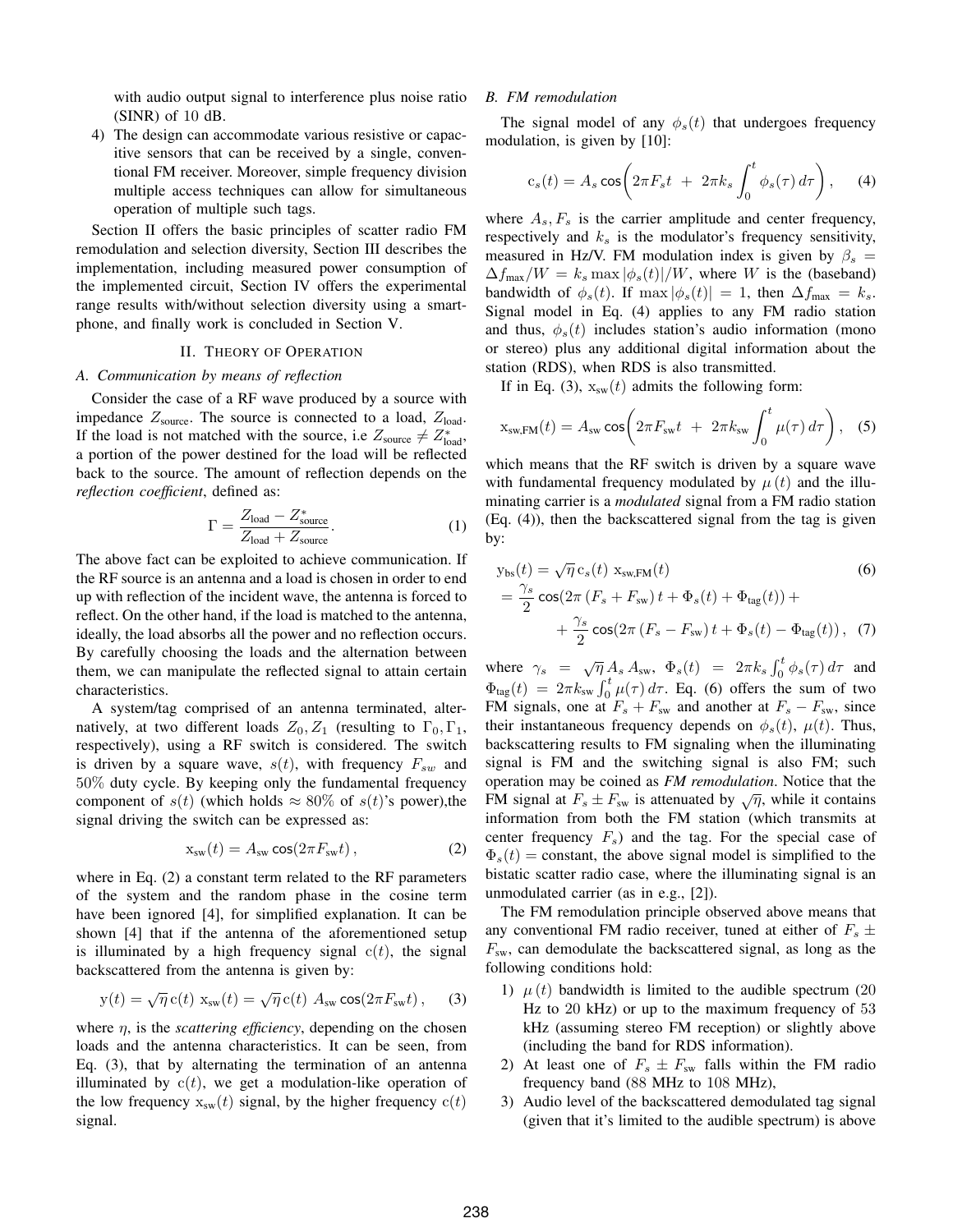

Fig. 2: Measured received power histogram at tag location from 2 NLOS FM stations, 6.5 km away from the tag.

a required threshold for successful FM reception. Note that  $\phi_s(t)$  acts as interference in the reception of  $\mu(t)$ .

In this work, sensor's  $\mu(t)$  is limited in the audible spectrum, potentially amenable to FM station's interference, while  $k_{sw} \neq$  $k<sub>s</sub>$ . To reduce interference from the FM station signal on the tag backscattered signal, the frequency band of  $\mu(t)$  may be placed on areas that are not occupied by frequency components of  $\phi_s(t)$ . For example, if the chosen FM radio station has only voice content,  $\mu(t)$  can be designed to occupy a higher frequency band. Additionally, experiments have shown that by increasing the frequency deviation of the switching signal (up to a certain value, so that the FM threshold phenomenon does not kick in), higher audio levels of  $\mu(t)$  are offered compared to interference. Such method does not eliminate interference but reduces its effect, allowing for successful sensor interrogation.

An alternative solution would be to demodulate and recover in parallel  $\phi_s(t)$ , using a SDR receiver or a second FM receiver and then perform interference cancellation. In this work, reception of the sensor's information is restricted to a single handheld smartphone with a single FM receiver.

#### *C. Ambient Selection Diversity*

One of the beauties of backscatter radio is the fact that modulation is facilitated at *passband* and not at baseband, as in conventional Marconi radios; thus, sensor's switching according to Eq. (5) offers remodulated backscattered signal at  ${F_s \pm F_{sw}}$ , for *all* FM stations  $s \in \{1, 2, \ldots L\}$ . Thus, an immediate question arises: which FM station  $s \in \{1, 2, \ldots L\}$ should the handheld FM receiver select to tune at  $F_s \pm F_{sw}$ ? For  $L$  FM stations, there are  $2L$  possible passband frequencies for the smartphone FM receiver to select from. Fig. 2 offers the histogram of the received power from 2 non-line of sight (NLOS) FM radio stations, 6.5 km away, using a commercial portable spectrum analyzer (measurements every 2 sec for a duration of 1 hour for each station). It can be observed that the expected received power (reported by the vertical line) varies significantly  $(-56$  dBm vs  $-69$  dBm) among the two stations, while a similar observation holds from the standard deviation.

Selecting the FM station with the strongest received power, could increase the value of  $\gamma_s$  in Eq. (7), which is important, given that backscatter communications are link-budgetlimited (i.e., noise limited) and higher carrier amplitude in FM modulation results to smaller impact of thermal noise at the



Fig. 3: Maximizing sensor's *audio output* level.

receivers' output. It is assumed that the impinged power at the tag antenna from station  $s \in \{1, 2, \ldots, L\}$  is a Gammadistributed random variable  $\gamma_s$  with shape and scale parameters  $k_s, \theta_s$ , respectively and the received power at the smartphone is also a Gamma-distributed random variable  $\gamma_0$  with shape and scale parameters  $k_0$ ,  $\theta_0$ ; the latter two parameters incorporate, through the expected value, the tag fixed scattering efficiency  $\eta$ , as well as link-budget average loss due to tag-to-smartphone distance  $d_0$ . The following proposition holds for the end-2end received power  $\gamma_s \gamma_0$  of the backscattered signal at the smartphone, under selection diversity among L potential FM stations:

**Proposition 1.** *For*  $\gamma_i \sim \text{Gamma}(\cdot; k_i; \theta_i), i \in \{0, 1, \ldots L\}$ , *the benefits of selection diversity can be assessed by the following outage probability:*

$$
\Pr\left(\max_{i\in\{1,2,\ldots,L\}}\gamma_i\ \gamma_0 < \Theta\right) = \tag{8}
$$
\n
$$
\frac{1}{\theta_0^{k_0}}\frac{1}{\prod_{j=0}^L\Gamma(k_j)}\int_0^{+\infty}x^{k_0-1}e^{-\frac{x}{\theta_0}}\prod_{i=1}^L\gamma\left(k_i,\frac{\Theta}{\theta_i x}\right)dx
$$

where  $\gamma(s, x) = \int_0^x t^{s-1} e^{-t} dt$  is the lower incomplete gamma function  $\Gamma(s) = \int_0^{+\infty} t^{s-1} e^{-t} dt$  the Gamma function and  $\Theta$  is a test (fixed) threshold value. The above probability decreases with increasing L.

Nevertheless, the above selection process is not sufficient. The above assume that there is no *other* interfering signal (e.g., from another FM station) at frequencies around  $F_s \pm F_{sw}$ . Additionally, the above selection does not necessarily minimize the interference from each FM station's own  $\phi_s(t)$  signal on the tag's signal  $\mu(t)$ .

Thus, an alternative is to select FM station  $s^*$ , where the demodulated sensor's audio signal level is maximized. That can be easily and directly implemented with a single smartphone FM receiver, tunning at 2L frequencies  $F_s \pm F_{sw}$ ,  $s \in \{1, 2, \dots L\}$  for given  $F_{sw}$  and selecting  $s = s^*$ , where the sensor's (demodulated) signal tone power is above a userdefined threshold Θ. In the experiments, Θ was selected 10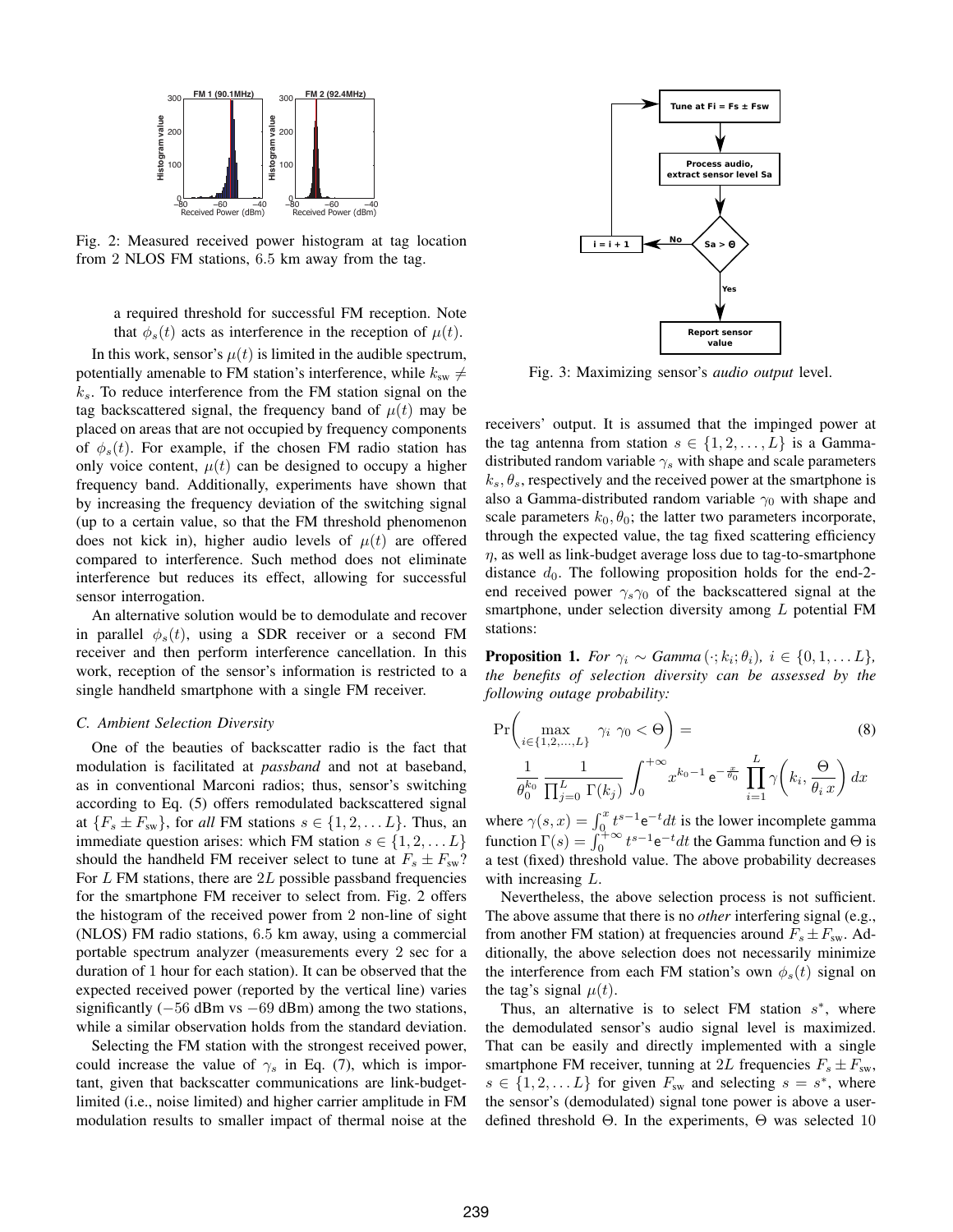

Fig. 4: Tag implementation & current consumption/frequency drift vs supply voltage.

dB above noise (thermal and interference) floor. Selecting the appropriate frequency  $F_i = F_{s^*} \pm F_{sw}$ , where the smartphone receiver should tune at (among 2L candidates  $\{F_s \pm F_{sw}\},\$  $s \in \{1, 2, \ldots L\}$ , so that receiver output level at sensor's expected audio band is maximized, is depicted in Fig. 3.

#### *D. Multiple Access*

One way for simultaneous operation of multiple, continuous backscattering sensors is to allocate the audible spectrum with non-overlapping frequency bands among the various sensors, by carefully tuning the circuit producing  $\mu(t)$  (discussed in Sec. III-A). A second more efficient way is to uniquely allocate, distinct center switching frequencies  $F_{sw}$  and frequency bands around them, among the sensors. Both ways above, essentially offer frequency division multiple access (FDMA), the first using the audible spectrum and the second using FM passband (from 88 MHz to 108 MHz). FDMA techniques have been already demonstrated experimentally in scatter radio networking (e.g., in [7]). A third way is to combine the above and a fourth way is combining time and frequency division multiple access techniques.

# III. IMPLEMENTATION

The basic tag/system idea is to design two oscillators, with the first producing sensor's modulating signal  $\mu(t)$  (1st modulation level) and the second be driven by the first (2nd modulation level), in order to produce the FM tag signal (according to Eq. (5)) to be scattered back. A capacitive  $C_s$  or resistive  $R_s$  sensing element is assumed, connected to the first oscillator, as shown in Fig. 4-left. In principle, any capacitive or resistive sensing element can be utilized, as explained below. Experiments have been conducted with two different capacitive sensing elements, one for soil moisture and another for air humidity.

## *A. Sensing Capacitor & Control Circuit*

*1) 1st modulation level:* Oscillator A is implemented with an ultra low power 555 timer, configured in astable mode, producing  $\mu(t)$  as a square pulses signal; its fundamental frequency and duty cycle are determined by external components, including the value of the utilized sensors' capacitance. As discussed in Section II-B, the circuit must be designed so that regardless of the sensor's value,  $\mu(t)$  will be always audible.

Thus, *any* sensing capacitor can be used with the circuit, as long as the design guarantees that the output will remain audible throughout the sensor's range. In this work, a soil moisture capacitor, part of the sensor in [8], [11] was used. An environmental humidity sensing capacitor (HCH-1000), part of the sensor in [7], [12] was also tested.

*2) 2nd modulation level:* Oscillator B is implemented with a Silicon Laboratories TS3002 oscillator/timer, configured as a Voltage Controlled Oscillator (VCO) (Fig. 4-left). VCO's control voltage is set to be  $\mu(t)$ , effectively FM modulating  $\mu(t)$ . The maximum and minimum value of  $\mu(t)$  define the maximum and minimum frequency values produced by the VCO, which must also adhere to the required FM frequency deviation. VCO produces FM signal with specific frequency limits/deviation; this is accomplished by scaling  $\mu(t)$  with a signal conditioning block (Fig. 4-left), comprised of a resistor network.

Although not included in the present design, temperature compensation must be implemented. One way to compensate the change in resistors' values due to temperature variations is by using thermistors. Another way is to fully characterize tag's behavior with respect to temperature and then apply a correction on the measurement received by the reader. A combination of the two methods is also possible.

## *B. RF-switch*

The Analog Devices ADG919 was chosen due to its ultra low power consumption ( $\langle 1\mu A \rangle$ ). According to datasheet, its minimum operating voltage is 1.65 V. Due to the ultra low power requirements of the overall tag, the switch was tested for operating *below* its stated minimum voltage. A VNA stimulated the switch with a signal at frequency 90 MHz, power  $-10$ dBm and the reflection coefficients  $\Gamma_0$ ,  $\Gamma_1$  were measured. For supply voltage 1.2 V,  $|\Delta\Gamma|_{1.2V} \stackrel{\triangle}{=} |\Gamma_1 - \Gamma_0| = 1.70$  and for 1.7 V,  $|\Delta\Gamma|_{1.7V} = 1.78$ . Ignoring the expected backscatterinng performance degradation, the switch operates even @ 1.2 V.

## *C. Power Consumption & Supply*

For fixed sensing capacitor value (sensor dry), Fig. 4 right offers total current consumption of the overall tag, as a function of supply voltage; it is clearly shown that the system is capable of achieving  $< 20 \mu A$  @ 1.2 V, resulting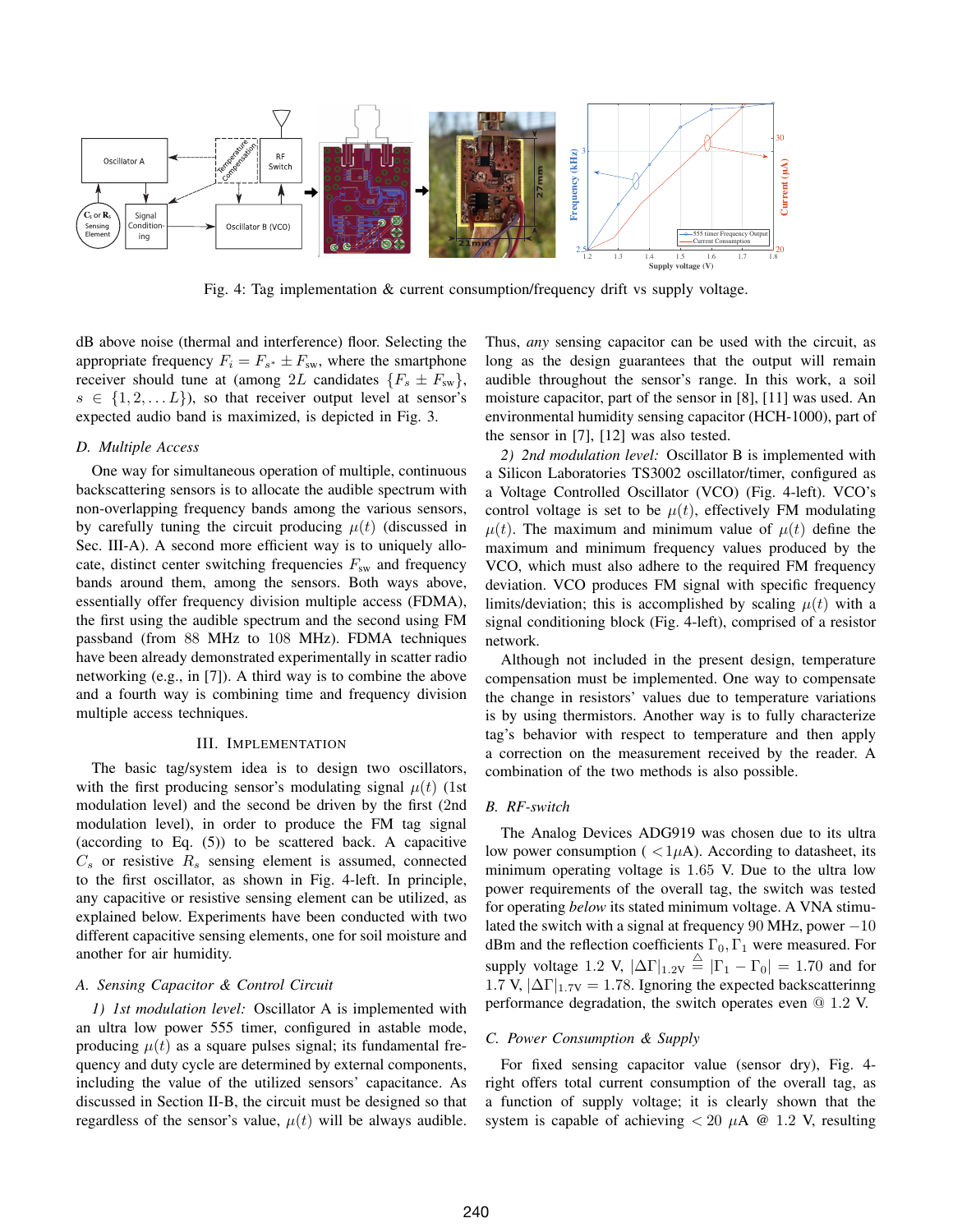to 24 *μ*W of power consumption, even in *continuous* (nonduty cycled) operation. For fixed Oscillator A output frequency (using a standard capacitor as sensor), Fig. 4-right also offers the dependence of oscillator's A fundamental frequency on supply voltage, directing the utilization of a voltage regulator, also discussed below. To showcase the ultra low power consumption of the proposed tag system, three experiments were conducted:

*1) Batteryless tag with photodiode:* The tag was tested using a Texas Instruments BQ25504 harvesting IC along with a BPW34 photodiode, as the harvesting element. The photodiode was exposed to the flashlight of a smartphone for  $\approx 6$  seconds. Then, the IC activated the tag, which was able to work for approximately the same amount of time. This time is more than enough to get a valid reading on the smartphone. Other energy harvesting methods can be used.

2) *Batteryless tag with solar panel:* A  $31 \times 31$  mm solar panel was used to power the tag. Under full sunlight conditions the panel was measured to provide short-circuit current  $I_{\rm sc}$  = 40 mA and open circuit voltage  $V_{\text{oc}} = 2.3$  V. The inherent solar panel output voltage variations could also cause large deviations on the received sensor value, according to Fig. 4 right. Instead of a maximum power point tracking circuit (not needed due to tag's ultra low consumption), a 1.8 V voltage reference was used to provide stable supply voltage to the tag and the setup was tested outside (Fig. 5-left). The soil moisture sensor was placed on the soil of a flowerpot and while watering the flower, the expected audio frequency drop was observed in the smartphone.

*3) Batteryless tag with lemons:* The solar panel of the previous setup was replaced by two lemons. Each "battery" comprised of a lemon with two inserted electrodes. Electrode 1 was a zinc-plated nail and electrode 2 was a thick copper wire. Each lemon offered  $V_{\text{oc}} \approx 0.9 \text{ V}$  and  $I_{\text{sc}} \approx 600 \mu\text{A}$ . The two were connected in series to provide enough voltage, while the voltage reference was omitted. The same test was conducted as with the solar panel experiment above. It is noted that in the last two experiments (solar panel  $\&$  lemons), the tag was supplied with 1.79 V and consumed 32  $\mu$ A. All the current and voltage measurements were made using a HP 34401A multimeter.

# *D. Receiver*

As stated in Sec. II-B, any conventional FM radio receiver can be used, provided that  $\mu(t)$  is audible. The following options are readily available:

*1) Smartphone:* A large number of smartphones is equipped with FM radio. Exploiting selection diversity and tunning at the FM station that offers the strongest demodulated tag's tone, the sensor's value can be extracted by frequency estimation of the tag's received audible tone; frequency estimation can be conducted with maximum likelihood (ML) techniques on the audio samples, using periodograms. Fig. 5 right shows screen captures of an audio spectrum application running on a Motorola Moto G3, while the soil moisture sensor is being gradually submerged into a glass of water.



Fig. 5: Experimental setup using solar panel as power supply (left) and measured spectrum of smartphone audio output (right); the tag sensing capacitor is being gradually submerged in a glass of water (right).

The experiment was conducted indoors, with tag supplied at 1.2 V and tag-smartphone distance of 1 m. Clearly, the water level can be detected.

*2) Computer:* If a computer (e.g., embedded microprocessor) is needed to read the sensor, two options are offered. First, any conventional FM radio receiver can be connected to the computer's audio in/microphone input. Alternatively, a software-defined radio (SDR) receiver, such as a RTL dongle, can be tuned at the FM band, perform demodulation, process the audio samples and recover sensor's information as described above.

Second, a dedicated carrier, other than the ambient FM signals, can illuminate the tag. As described in Sec. II-B, the tag is indifferent with respect to the carrier used. A computer equipped with a SDR receiver can perform FM demodulation and recover the sensor's value. To verify the last statement, experiments have been performed under illumination from a carrier on  $F_c = 868$  MHz. The receiver used was a low cost RTL dongle and the FM demodulation/sensor readout was performed in GNU radio. The only additional requirement of this technique is that tag's antenna should be able to receive both at the FM as well as 868 MHz UHF band.

#### IV. OUTDOOR & INDOOR RESULTS

Range performance of the tag-smartphone system is tested in indoor and outdoor scenarios. The strength of the demodulated audio signal is reported, exploiting the Advanced Spectrum Analyzer PRO application, running at the smartphone. This application reports audio level in a scale of dbFS, which measures the audio level with respect to Full Scale audio input. Anything above  $-20$  dbFS is almost unbearable (using earphones) and anything below  $-70$  dbFS is noise. During the tests, a standard-value capacitor was utilized as the sensing capacitor, offering a fixed 1st modulation level